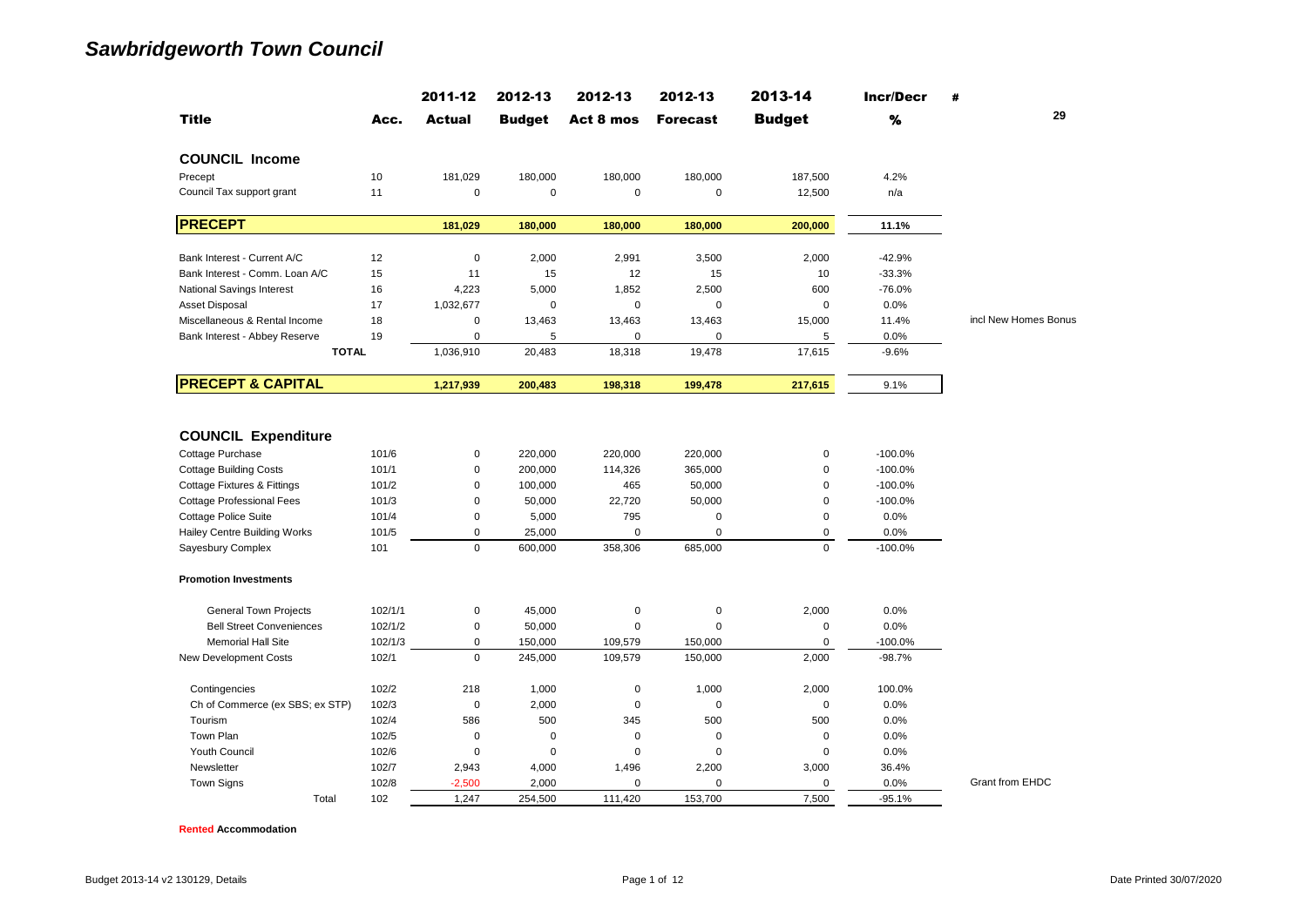|                                     |       | 2011-12       | 2012-13       | 2012-13     | 2012-13         | 2013-14       | <b>Incr/Decr</b> | #                  |
|-------------------------------------|-------|---------------|---------------|-------------|-----------------|---------------|------------------|--------------------|
| <b>Title</b>                        | Acc.  | <b>Actual</b> | <b>Budget</b> | Act 8 mos   | <b>Forecast</b> | <b>Budget</b> | $\%$             | 29                 |
| Rates                               | 190/1 | 3,767         | 2,500         | 2,865       | 3,800           | $\pmb{0}$     | $-100.0%$        |                    |
| Heat, Light and Water               | 190/2 | 1,280         | 250           | 673         | 900             | $\mathsf 0$   | $-100.0%$        |                    |
| <b>Staff Care</b>                   | 190/3 | $\mathbf 0$   | $\mathbf 0$   | 201         | $\mathbf 0$     | $\mathsf 0$   | 0.0%             |                    |
| <b>Telephones &amp; Broadband</b>   | 190/4 | $\pmb{0}$     | $\mathbf 0$   | 367         | $\mathbf 0$     | $\mathsf 0$   | 0.0%             |                    |
| Rent                                | 190/5 | 13,000        | 6,500         | 7,945       | 11,000          | $\mathbf 0$   | $-100.0%$        | extra lease period |
| Office equipment                    | 190/6 | $\pmb{0}$     | $\pmb{0}$     | 20          | $\mathbf 0$     | $\mathbf 0$   | 0.0%             |                    |
| <b>Office Care</b>                  | 190/7 | $\mathbf 0$   | $\mathbf 0$   | 1,069       | $\mathbf 0$     | 0             | 0.0%             |                    |
| Maintenance                         | 190/8 | 457           | 250           | 144         | 1,000           | 0             | $-100.0%$        | repairs            |
| Other                               | 190/9 | $\mathbf{1}$  | $\mathbf 0$   | $\mathbf 0$ | 2,000           | 0             | $-100.0%$        | legal expenses     |
| 49/51 Bell Street 190               |       | 18,506        | 9,500         | 13,284      | 18,700          | $\mathbf 0$   | $-100.0%$        |                    |
| <b>Civic Centre</b>                 |       |               |               |             |                 |               |                  |                    |
| <b>Rates</b>                        | 191/1 | $\pmb{0}$     | 5,000         | $\mathsf 0$ | $\pmb{0}$       | 4,250         | 0.0%             |                    |
| Heat, Light and Water               | 191/2 | $\pmb{0}$     | 2,000         | $\pmb{0}$   | $\mathsf 0$     | 2,000         | 0.0%             |                    |
| Maintenance                         | 191/8 | $\pmb{0}$     | $\pmb{0}$     | $\pmb{0}$   | $\pmb{0}$       | $\pmb{0}$     | 0.0%             |                    |
| Other                               | 191/9 | $\pmb{0}$     | $\mathbf 0$   | $\mathsf 0$ | $\mathbf 0$     | $-600$        | 0.0%             | Rental income      |
| Civic Centre 191                    |       | $\mathbf 0$   | 7,000         | $\mathbf 0$ | $\mathbf 0$     | 5,650         | 0.0%             |                    |
| <b>Police Suite</b>                 |       |               |               |             |                 |               |                  |                    |
| Rates                               | 192/1 | $\mathbf 0$   | $\pmb{0}$     | $\pmb{0}$   | $\mathbf 0$     | $-1,000$      | 0.0%             |                    |
| Heat, Light and Water               | 192/2 | $\pmb{0}$     | $\mathbf 0$   | $\mathbf 0$ | $\pmb{0}$       | $\mathbf 0$   | 0.0%             |                    |
| Rent                                | 192/5 | $\mathbf 0$   | $-1,200$      | $-250$      | $-250$          | $-2,300$      | 820.0%           |                    |
| Maintenance                         | 192/8 | $\mathbf 0$   | $\pmb{0}$     | $\pmb{0}$   | $\pmb{0}$       | $-1,000$      | 0.0%             |                    |
| Other                               | 192/9 | $\pmb{0}$     | $\mathbf 0$   | 250         | 250             | $\pmb{0}$     | $-100.0%$        |                    |
| Police Suite 192                    |       | $\mathbf 0$   | $-1,200$      | $\mathbf 0$ | $\mathbf{0}$    | $-4,300$      | 0.0%             |                    |
| <b>Hailey Centre</b>                |       |               |               |             |                 |               |                  |                    |
| <b>Rates</b>                        | 193/1 | $\mathbf 0$   | $\pmb{0}$     | $\pmb{0}$   | $\pmb{0}$       | $\pmb{0}$     | 0.0%             |                    |
| Heat, Light and Water               | 193/2 | $\mathbf 0$   | $\mathbf 0$   | $\mathbf 0$ | $\mathbf 0$     | $\mathbf 0$   | 0.0%             |                    |
| Rent                                | 193/5 | $\pmb{0}$     | $\mathbf 0$   | $\pmb{0}$   | $\pmb{0}$       | 0             | 0.0%             |                    |
| Maintenance                         | 193/8 | $\mathbf 0$   | 2,500         | $\pmb{0}$   | $\pmb{0}$       | $\mathsf 0$   | 0.0%             | External works     |
| Other                               | 193/9 | $\mathbf 0$   | $\mathbf 0$   | $\mathbf 0$ | 0               | $\mathsf 0$   | 0.0%             |                    |
| <b>Hailey Centre 193</b>            |       | $\Omega$      | 2,500         | $\mathbf 0$ | $\Omega$        | $\mathbf 0$   | 0.0%             |                    |
| <b>Bell Street Conveniences</b>     |       |               |               |             |                 |               |                  |                    |
| <b>Rates</b>                        | 194/1 | $\mathbf 0$   | $\mathbf 0$   | $\mathbf 0$ | $\mathbf 0$     | $\mathsf 0$   | 0.0%             |                    |
| Heat, Light and Water               | 194/2 | $\pmb{0}$     | $\mathbf 0$   | $\mathbf 0$ | $\pmb{0}$       | $\mathsf 0$   | 0.0%             |                    |
| Rent                                | 194/5 | $\mathbf 0$   | $\mathbf 0$   | $\mathbf 0$ | $\pmb{0}$       | $\mathsf 0$   | 0.0%             |                    |
| Maintenance                         | 194/8 | $\mathbf 0$   | $\mathbf 0$   | $\mathsf 0$ | $\pmb{0}$       | $\mathsf 0$   | 0.0%             |                    |
| Other                               | 194/9 | $\pmb{0}$     | $\mathbf 0$   | $\mathsf 0$ | $\mathbf 0$     | 0             | 0.0%             |                    |
| <b>Bell Street Conveniences 194</b> |       | $\Omega$      | $\mathbf 0$   | $\mathbf 0$ | $\mathbf 0$     | $\mathbf 0$   | 0.0%             | Project on hold    |
| <b>Bell Street Car Park</b>         |       |               |               |             |                 |               |                  |                    |
| <b>Rent/Subsidy</b>                 | 195/5 | $\mathbf 0$   | 10,000        | $\mathsf 0$ | 15,000          | 24,000        | 60.0%            |                    |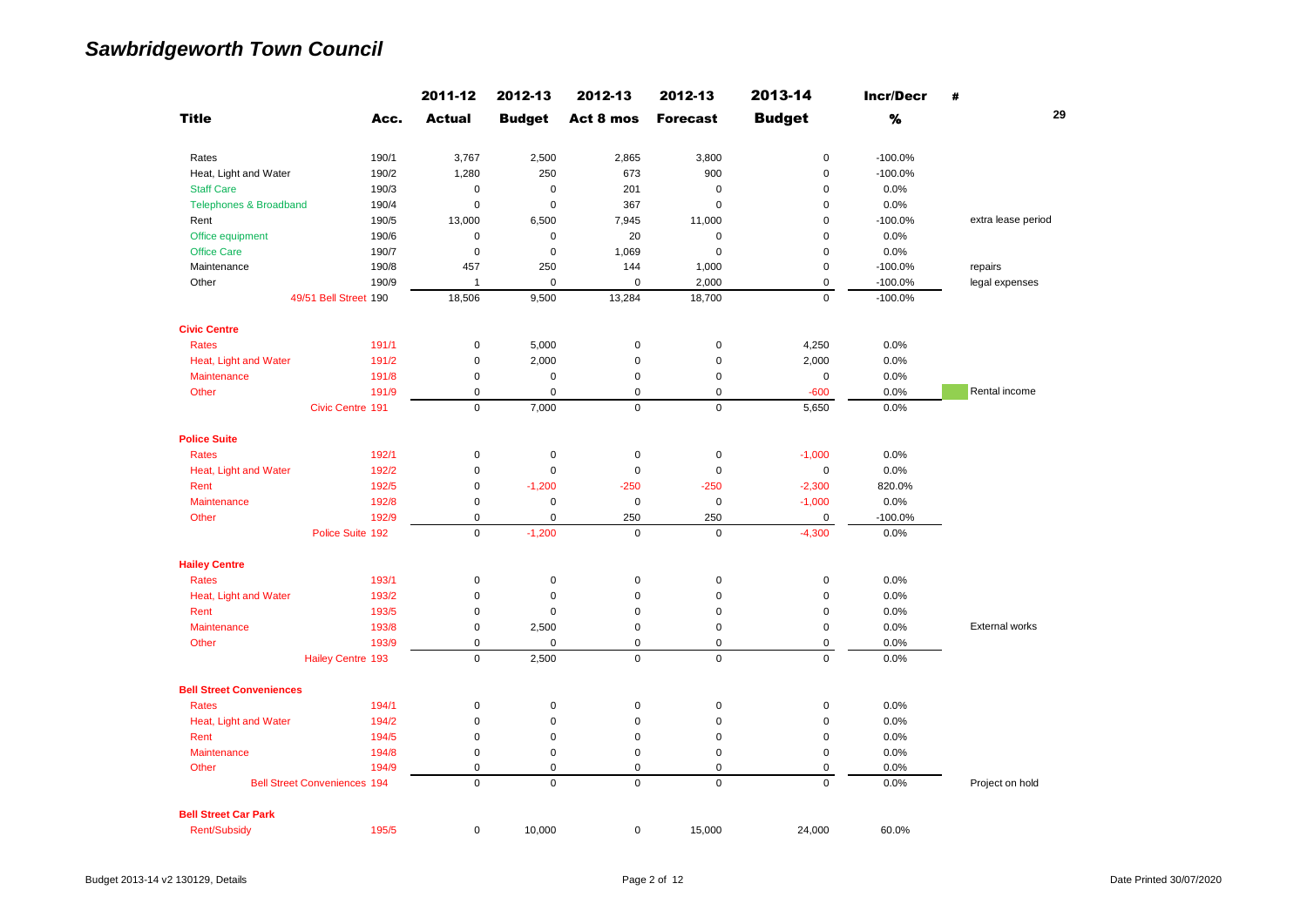|                                    |        | 2011-12       | 2012-13       | 2012-13     | 2012-13         | 2013-14       | <b>Incr/Decr</b> | #  |
|------------------------------------|--------|---------------|---------------|-------------|-----------------|---------------|------------------|----|
| <b>Title</b>                       | Acc.   | <b>Actual</b> | <b>Budget</b> | Act 8 mos   | <b>Forecast</b> | <b>Budget</b> | %                | 29 |
| Maintenance                        | 195/8  | $\mathbf 0$   | $\pmb{0}$     | $\pmb{0}$   | $\mathbf 0$     | $\mathbf 0$   | 0.0%             |    |
| Other                              | 195/9  | $\pmb{0}$     | $\mathbf 0$   | 0           | $\mathbf 0$     | $\mathbf 0$   | 0.0%             |    |
| <b>Bell Street Car Park 195</b>    |        | $\mathbf 0$   | 10,000        | $\mathbf 0$ | 15,000          | 24,000        | 60.0%            |    |
| <b>Stationery</b>                  | 104    | $\mathbf 0$   | $\mathbf 0$   | $\pmb{0}$   | $\mathbf 0$     | $\pmb{0}$     | 0.0%             |    |
| Insurance (excl motors)            | 105    | $\mathbf 0$   | $\mathbf 0$   | $\mathsf 0$ | $\mathbf 0$     | $\mathsf 0$   | 0.0%             |    |
| <b>Repairs and Renewals</b>        | 106    | $\mathbf 0$   | $\mathbf 0$   | $\mathbf 0$ | $\mathbf 0$     | $\pmb{0}$     | 0.0%             |    |
| <b>General Expenditure</b>         |        |               |               |             |                 |               |                  |    |
| Subscriptions                      | 107/1  | 1,583         | 1,300         | 1,251       | 1,251           | 1,200         | $-4.1%$          |    |
| Mayor's Allowance                  | 107/2  | 500           | 1,250         | 160         | 1,250           | 1,250         | 0.0%             |    |
| Mayor's Contingency                | 107/3  | $\mathbf 0$   | 250           | 0           | 250             | 250           | 0.0%             |    |
| Petty Cash                         | 107/4  | $\mathbf 0$   | $\pmb{0}$     | $\mathbf 0$ | $\pmb{0}$       | $\pmb{0}$     | 0.0%             |    |
| IT Support (incl web-site)         | 107/5  | 5,869         | 4,000         | 1,934       | 2,000           | 2,000         | 0.0%             |    |
| Miscellaneous Expenditure          | 107/6  | 1,106         | 1,000         | 2,491       | 2,500           | 1,000         | $-60.0%$         |    |
| Training                           | 107/7  | 207           | 2,000         | 226         | 250             | 600           | 140.0%           |    |
| <b>Conferences/Travelling Exes</b> | 107/8  | 3,535         | 1,500         | 564         | 600             | 250           | $-58.3%$         |    |
| <b>IT Development</b>              | 107/9  | 483           | 1,000         | 500         | 500             | 2,000         | 300.0%           |    |
| Copier charges                     | 107/10 | 849           | 500           | 448         | 750             | 750           | 0.0%             |    |
| Bank charges                       | 107/11 | 979           | 250           | 196         | 250             | 250           | 0.0%             |    |
| Telephone and Boadband             | 107/12 | 52            | 750           | $\mathbf 0$ | $\mathbf 0$     | 750           | 0.0%             |    |
| Postage                            | 107/13 | 686           | 750           | 313         | 750             | 750           | 0.0%             |    |
| Stationery                         | 107/14 | 1,365         | 1,500         | 847         | 1,000           | 600           | $-40.0%$         |    |
| Insurance (excl motors)            | 107/15 | 1,949         | 5,000         | 3,581       | 3,581           | 5,000         | 39.6%            |    |
| Repairs and renewals               | 107/16 | 140           | 250           | 20          | 20              | 50            | 150.0%           |    |
| <b>Staff Care</b>                  | 107/17 | 170           | 500           | $\mathbf 0$ | 300             | 600           | 100.0%           |    |
| Office Care                        | 107/18 | 1,981         | 1,200         | $\mathbf 0$ | 600             | 600           | 0.0%             |    |
| Office Equipment                   | 107/19 | 513           | 250           | 0           | 2,500           | 250           | $-90.0%$         |    |
|                                    | 107/20 |               |               |             |                 |               |                  |    |
|                                    | 107/21 |               |               |             |                 |               |                  |    |
| Total                              | 107    | 21,968        | 23,250        | 12,531      | 18,352          | 18,150        | $-1.1%$          |    |
| Postage                            | 108    |               |               |             |                 |               |                  |    |
| Fees                               |        |               |               |             |                 |               |                  |    |
| <b>Audit Fees</b>                  | 109/1  | 1,150         | 3,500         | 1,256       | 1,256           | 1,300         | 3.5%             |    |
| <b>Election Expenses</b>           | 109/2  | 705           | 1,500         | 0           | $\pmb{0}$       | $\pmb{0}$     | 0.0%             |    |
| Total                              | 109    | 1,855         | 5,000         | 1,256       | 1,256           | 1,300         | 3.5%             |    |
| <b>Grants and Donations</b>        |        |               |               |             |                 |               |                  |    |
| <b>Community Bus</b>               | 110/1  | $\pmb{0}$     | 1,500         | $\pmb{0}$   | 0               | 0             | 0.0%             |    |
| Sawbobus                           | 110/2  | $\pmb{0}$     | 2,000         | 0           | $\pmb{0}$       | 0             | 0.0%             |    |
| Shelters & Bins                    | 110/3  | 0             | $\pmb{0}$     | 0           | $\pmb{0}$       | 0             | 0.0%             |    |
| <b>British Legion Wreath</b>       | 110/4  | 60            | 70            | 70          | 70              | 70            | 0.0%             |    |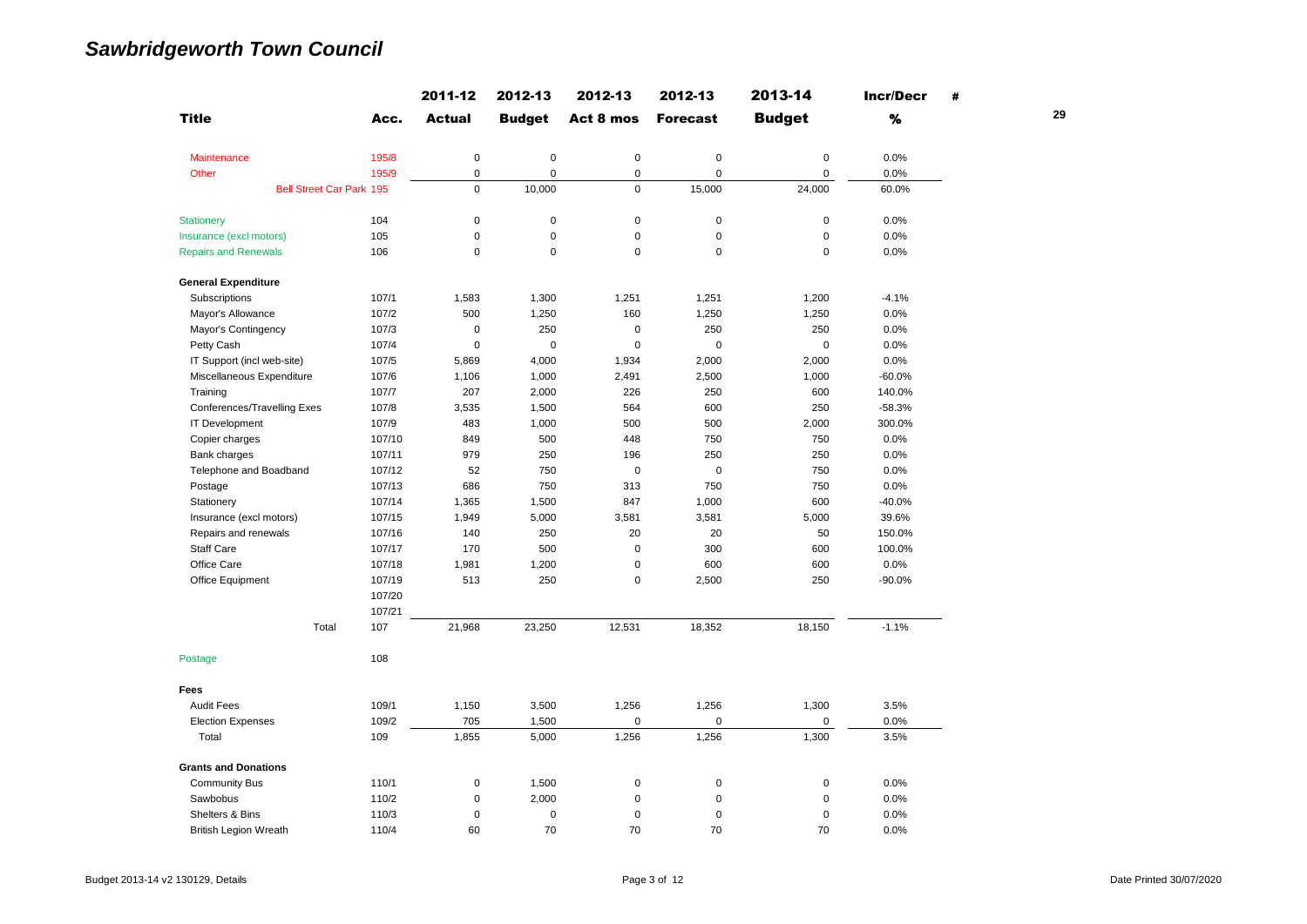|                            |              | 2011-12       | 2012-13       | 2012-13     | 2012-13         | 2013-14       | <b>Incr/Decr</b> | # |    |
|----------------------------|--------------|---------------|---------------|-------------|-----------------|---------------|------------------|---|----|
| <b>Title</b>               | Acc.         | <b>Actual</b> | <b>Budget</b> | Act 8 mos   | <b>Forecast</b> | <b>Budget</b> | %                |   | 29 |
| Annual Youth Award         | 110/5        | 106           | 0             | $\mathbf 0$ | 0               | 0             | 0.0%             |   |    |
| Annual Citizen Award       | 110/6        | 106           | 0             | 0           | $\mathbf 0$     | 0             | 0.0%             |   |    |
| Honoraria                  | 110/7        | 250           | 300           | 250         | 250             | 250           | $0.0\%$          |   |    |
| <b>General Grants</b>      | 110/8        | 8,414         | 10,000        | 3,203       | 3,203           | 5,000         | 56.1%            |   |    |
| Rewards                    | 110/9        | 48            | 600           | 0           | 600             | 600           | $0.0\%$          |   |    |
| Remembrance Day            | 110/10       | $\Omega$      | $\mathbf 0$   | 0           | $\mathbf 0$     | 200           | 0.0%             |   |    |
| Total                      | 110          | 8,985         | 14,470        | 3,523       | 4,123           | 6,120         | 48.4%            |   |    |
|                            | <b>TOTAL</b> | 52,562        | 925,020       | 500,320     | 896,131         | 58,420        | $-93.5%$         |   |    |
| <b>COUNCIL EXPENDITURE</b> |              | 52,562        | 925,020       | 500,320     | 896,131         | 58,420        | $-93.5%$         |   |    |

**STAFF COSTS**

|                          | <b>TOTAL</b>              | 1,742       | 2,205   | 1,811       | 1,811       | 3,190       | 76.1%          |            |
|--------------------------|---------------------------|-------------|---------|-------------|-------------|-------------|----------------|------------|
| Vantorts Water           | 39                        | $\mathbf 0$ | 65      | 20          | 20          | 150         | 650.0%         | $10*15$    |
| Southbrook Water         | 38                        | $\pmb{0}$   | 250     | 288         | 288         | 600         | 108.3%         | 40*15      |
| <b>Bullfields Water</b>  | 37                        | $\mathbf 0$ | 250     | 133         | 133         | 600         | 351.1%         | 40*15      |
| <b>Bellmead Water</b>    | 36                        | $\mathbf 0$ | 75      | 22          | 22          | 90          | 309.1%         | $6*15$     |
| Miscellaneous            | 35                        | 20          | 10      | $\mathbf 0$ | $\mathbf 0$ | $\mathbf 0$ | 0.0%           |            |
| <b>Vantorts Rent</b>     | 34                        | 92          | 95      | 73          | 73          | 100         | 37.0%          |            |
| Southbrook Rent          | 33                        | 687         | 600     | 524         | 524         | 750         | 43.1%          |            |
| <b>Bullfields Rent</b>   | 32                        | 802         | 700     | 611         | 611         | 750         | 22.7%          |            |
| <b>Bellmead Rent</b>     | 31                        | 141         | 160     | 140         | 140         | 150         | 7.1%           |            |
| <b>ALLOTMENTS Income</b> |                           |             |         |             |             |             |                |            |
| <b>STAFF COSTS</b>       |                           | 97,447      | 122,111 | 78,063      | 133,519     | 136,646     | 2.3%           |            |
|                          | <b>Total People Costs</b> | 97,447      | 122,111 | 78,063      | 133,519     | 136,646     | 2.3%           |            |
|                          |                           |             |         |             |             |             |                |            |
|                          |                           | 39,747      | 18,000  | 25,859      | 44,330      | 27,373      | $-38.3%$       |            |
| Pensions (-ers)          | 112                       | 18,351      | 12,000  | 12,233      | 20,971      | 20,816      | $-0.7%$        |            |
| NIC (-ers)               | 111                       | 21,396      | 6,000   | 13,626      | 23,359      | 6,556       | $-71.9%$       |            |
| On-costs                 |                           |             |         |             |             |             |                |            |
|                          | <b>TOTAL</b>              | 57,700      | 104,111 | 52,204      | 89,190      | 109,273     | 22.5%          |            |
|                          |                           |             |         |             |             |             | 0.0%           | Sawbobus 2 |
|                          |                           |             |         |             |             |             | $-100.0%$      | Ranger     |
|                          |                           |             |         |             |             |             | 45.1%          |            |
|                          |                           |             |         |             |             |             | 0.0%           | Sawbobus   |
|                          |                           |             |         |             |             |             | $-100.0%$      | Sawbobus   |
|                          |                           |             |         |             |             |             | 47.6%          |            |
|                          |                           |             |         |             |             |             | 23.8%          |            |
|                          |                           |             |         |             |             |             |                |            |
|                          |                           |             |         |             |             |             | 51.8%<br>31.8% |            |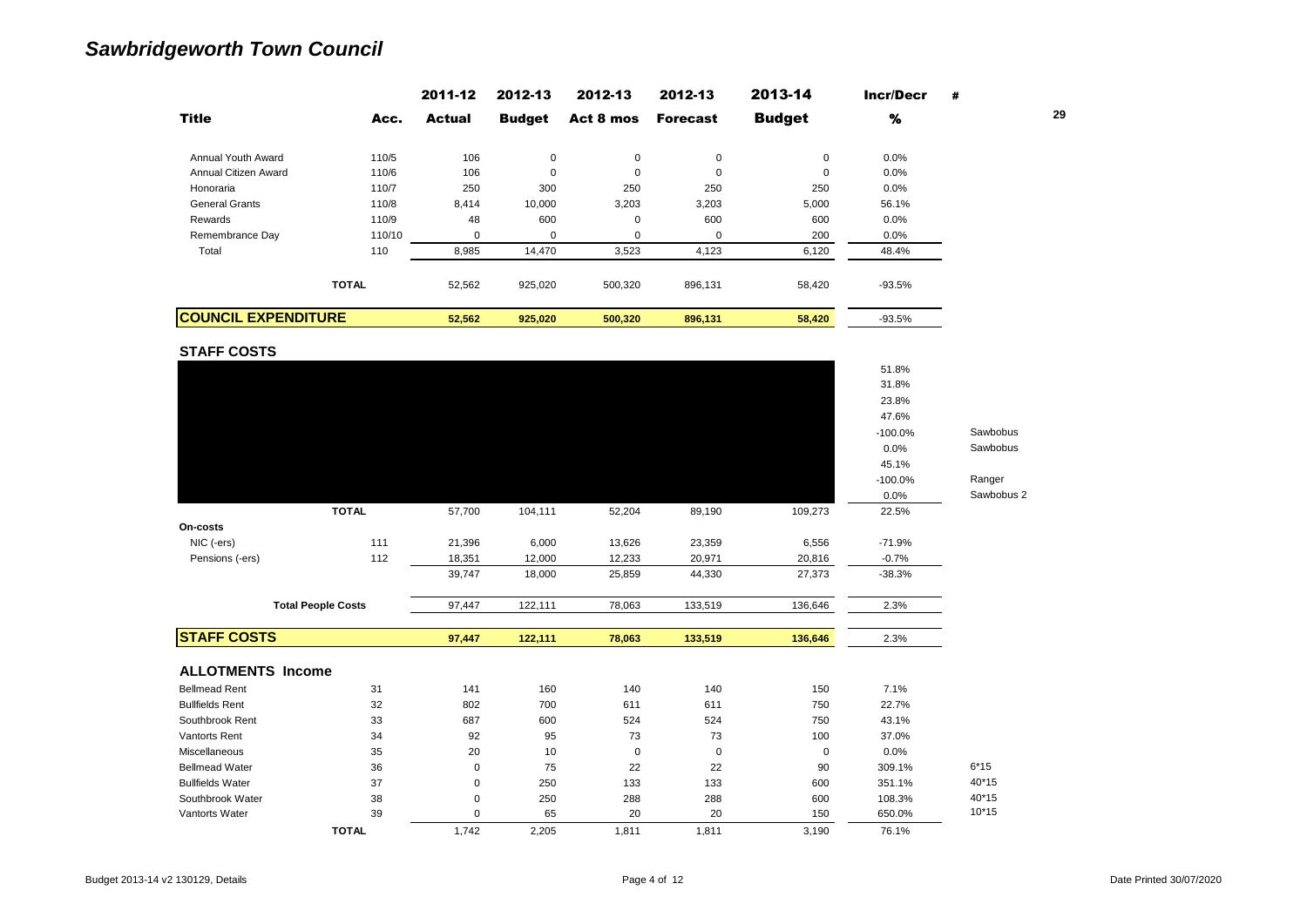| <b>Budget</b><br>%<br>Act 8 mos<br>Acc.<br><b>Actual</b><br><b>Budget</b><br><b>Forecast</b><br>Water<br>121/1<br>1,047<br>50<br>93<br>93<br>50<br>$-46.2%$<br>121/2<br>$\mathbf 0$<br>$\mathbf 0$<br>$\mathbf 0$<br>0.0%<br>Maintenance<br>3,249<br>0<br>93<br>50<br>Total<br>50<br>93<br>$-46.2%$<br>121<br>4,296<br>122/1<br>690<br>250<br>207<br>207<br>400<br>93.2%<br>Water<br>122/2<br>100<br>Maintenance<br>1,747<br>2,518<br>2,518<br>150<br>$-94.0%$<br>$-79.8%$<br>Total<br>122<br>2,438<br>350<br>2,725<br>2,725<br>550<br>123/1<br>425<br>250<br>123<br>400<br>225.2%<br>Water<br>123<br>123/2<br>100<br>$-94.0%$<br>Maintenance<br>1,918<br>2,518<br>2,518<br>150<br>Total<br>123<br>2,344<br>350<br>2,641<br>550<br>$-79.2%$<br>2,641<br>124/1<br>Water<br>53<br>50<br>22<br>22<br>50<br>127.3%<br>124/2<br>427<br>$\mathbf 0$<br>9<br>9<br>$\mathbf 0$<br>Maintenance<br>$-100.0%$<br>50<br>31<br>31<br>50<br>Total<br>124<br>479<br>61.3%<br><b>TOTAL</b><br>9,557<br>800<br>5,490<br>5,490<br>1,200<br>$-78.1%$<br>$-7,814$<br>1,405<br>$-3,679$<br>$-3,679$<br>1,990<br>$-154.1%$<br>21,225<br>41<br>24,000<br>5,975<br>10,243<br>18,000<br>75.7%<br>42<br>4,772<br>2,500<br>1,350<br>2,314<br>2,400<br>3.7%<br>0.0%<br>44<br>$\mathbf 0$<br>0<br>$\mathbf 0$<br>$\mathbf 0$<br>$\mathbf 0$<br>$\mathsf 0$<br>$\mathbf 0$<br>$\mathbf 0$<br>$\mathbf 0$<br>$\mathbf 0$<br>0.0%<br>46<br>47<br>633<br>$\mathbf 0$<br>840<br>1,440<br>$\pmb{0}$<br>$-100.0%$<br>48<br>550<br>2,000<br>2,375<br>4,071<br>2,000<br>$-50.9%$<br><b>TOTAL</b><br>27,180<br>10,540<br>22,400<br>28,500<br>18,069<br>24.0%<br>3,208<br>867<br>$-100.0%$<br>131<br>4,800<br>1,486<br>$\mathbf 0$<br>Ranger<br>76<br>100<br>132<br>142<br>243<br>100<br>$-58.9%$<br>133<br>1,020<br>1,200<br>663<br>1,137<br>1,200<br>5.6%<br>134<br>5,000<br>$\mathbf 0$<br>$\pmb{0}$<br>$\mathbf 0$<br>0.0%<br>11,440<br>135<br>238<br>408<br>$\mathbf 0$<br>$-100.0%$<br>2,451<br>$\mathbf 0$<br>5*270<br>136<br>540<br>1,000<br>$\mathbf 0$<br>$\mathbf 0$<br>1,350<br>0.0%<br><b>TOTAL</b><br>1,910<br>2,650<br>$-19.1%$<br>18,736<br>12,100<br>3,274 |              | 2011-12 | 2012-13 | 2012-13 | 2012-13 | 2013-14 | <b>Incr/Decr</b> | #                |
|-------------------------------------------------------------------------------------------------------------------------------------------------------------------------------------------------------------------------------------------------------------------------------------------------------------------------------------------------------------------------------------------------------------------------------------------------------------------------------------------------------------------------------------------------------------------------------------------------------------------------------------------------------------------------------------------------------------------------------------------------------------------------------------------------------------------------------------------------------------------------------------------------------------------------------------------------------------------------------------------------------------------------------------------------------------------------------------------------------------------------------------------------------------------------------------------------------------------------------------------------------------------------------------------------------------------------------------------------------------------------------------------------------------------------------------------------------------------------------------------------------------------------------------------------------------------------------------------------------------------------------------------------------------------------------------------------------------------------------------------------------------------------------------------------------------------------------------------------------------------------------------------------------------------------------------------------------------------------------------------------------------------------------------------------------------------------------------------------------------------------------------|--------------|---------|---------|---------|---------|---------|------------------|------------------|
| <b>ALLOTMENTS Expenditure</b><br><b>Bellmead</b><br><b>Bullfields</b><br>Southbrook<br><b>Vantorts</b><br><b>ALLOTMENTS</b><br><b>CEMETERY Income</b><br><b>Burial Fees</b><br><b>Memorial Fees</b><br><b>Land Rent</b><br><b>Donations</b><br>Misc<br>Grave digging fees<br><b>CEMETERY Expenditure</b><br>Maintenance<br><b>Water Rates</b><br>Skip Hire<br>New Area<br>Misc<br>Grave Digging costs                                                                                                                                                                                                                                                                                                                                                                                                                                                                                                                                                                                                                                                                                                                                                                                                                                                                                                                                                                                                                                                                                                                                                                                                                                                                                                                                                                                                                                                                                                                                                                                                                                                                                                                               | <b>Title</b> |         |         |         |         |         |                  | 29               |
|                                                                                                                                                                                                                                                                                                                                                                                                                                                                                                                                                                                                                                                                                                                                                                                                                                                                                                                                                                                                                                                                                                                                                                                                                                                                                                                                                                                                                                                                                                                                                                                                                                                                                                                                                                                                                                                                                                                                                                                                                                                                                                                                     |              |         |         |         |         |         |                  |                  |
|                                                                                                                                                                                                                                                                                                                                                                                                                                                                                                                                                                                                                                                                                                                                                                                                                                                                                                                                                                                                                                                                                                                                                                                                                                                                                                                                                                                                                                                                                                                                                                                                                                                                                                                                                                                                                                                                                                                                                                                                                                                                                                                                     |              |         |         |         |         |         |                  |                  |
|                                                                                                                                                                                                                                                                                                                                                                                                                                                                                                                                                                                                                                                                                                                                                                                                                                                                                                                                                                                                                                                                                                                                                                                                                                                                                                                                                                                                                                                                                                                                                                                                                                                                                                                                                                                                                                                                                                                                                                                                                                                                                                                                     |              |         |         |         |         |         |                  |                  |
|                                                                                                                                                                                                                                                                                                                                                                                                                                                                                                                                                                                                                                                                                                                                                                                                                                                                                                                                                                                                                                                                                                                                                                                                                                                                                                                                                                                                                                                                                                                                                                                                                                                                                                                                                                                                                                                                                                                                                                                                                                                                                                                                     |              |         |         |         |         |         |                  |                  |
|                                                                                                                                                                                                                                                                                                                                                                                                                                                                                                                                                                                                                                                                                                                                                                                                                                                                                                                                                                                                                                                                                                                                                                                                                                                                                                                                                                                                                                                                                                                                                                                                                                                                                                                                                                                                                                                                                                                                                                                                                                                                                                                                     |              |         |         |         |         |         |                  |                  |
|                                                                                                                                                                                                                                                                                                                                                                                                                                                                                                                                                                                                                                                                                                                                                                                                                                                                                                                                                                                                                                                                                                                                                                                                                                                                                                                                                                                                                                                                                                                                                                                                                                                                                                                                                                                                                                                                                                                                                                                                                                                                                                                                     |              |         |         |         |         |         |                  |                  |
|                                                                                                                                                                                                                                                                                                                                                                                                                                                                                                                                                                                                                                                                                                                                                                                                                                                                                                                                                                                                                                                                                                                                                                                                                                                                                                                                                                                                                                                                                                                                                                                                                                                                                                                                                                                                                                                                                                                                                                                                                                                                                                                                     |              |         |         |         |         |         |                  |                  |
|                                                                                                                                                                                                                                                                                                                                                                                                                                                                                                                                                                                                                                                                                                                                                                                                                                                                                                                                                                                                                                                                                                                                                                                                                                                                                                                                                                                                                                                                                                                                                                                                                                                                                                                                                                                                                                                                                                                                                                                                                                                                                                                                     |              |         |         |         |         |         |                  |                  |
|                                                                                                                                                                                                                                                                                                                                                                                                                                                                                                                                                                                                                                                                                                                                                                                                                                                                                                                                                                                                                                                                                                                                                                                                                                                                                                                                                                                                                                                                                                                                                                                                                                                                                                                                                                                                                                                                                                                                                                                                                                                                                                                                     |              |         |         |         |         |         |                  |                  |
|                                                                                                                                                                                                                                                                                                                                                                                                                                                                                                                                                                                                                                                                                                                                                                                                                                                                                                                                                                                                                                                                                                                                                                                                                                                                                                                                                                                                                                                                                                                                                                                                                                                                                                                                                                                                                                                                                                                                                                                                                                                                                                                                     |              |         |         |         |         |         |                  |                  |
|                                                                                                                                                                                                                                                                                                                                                                                                                                                                                                                                                                                                                                                                                                                                                                                                                                                                                                                                                                                                                                                                                                                                                                                                                                                                                                                                                                                                                                                                                                                                                                                                                                                                                                                                                                                                                                                                                                                                                                                                                                                                                                                                     |              |         |         |         |         |         |                  |                  |
|                                                                                                                                                                                                                                                                                                                                                                                                                                                                                                                                                                                                                                                                                                                                                                                                                                                                                                                                                                                                                                                                                                                                                                                                                                                                                                                                                                                                                                                                                                                                                                                                                                                                                                                                                                                                                                                                                                                                                                                                                                                                                                                                     |              |         |         |         |         |         |                  |                  |
|                                                                                                                                                                                                                                                                                                                                                                                                                                                                                                                                                                                                                                                                                                                                                                                                                                                                                                                                                                                                                                                                                                                                                                                                                                                                                                                                                                                                                                                                                                                                                                                                                                                                                                                                                                                                                                                                                                                                                                                                                                                                                                                                     |              |         |         |         |         |         |                  |                  |
|                                                                                                                                                                                                                                                                                                                                                                                                                                                                                                                                                                                                                                                                                                                                                                                                                                                                                                                                                                                                                                                                                                                                                                                                                                                                                                                                                                                                                                                                                                                                                                                                                                                                                                                                                                                                                                                                                                                                                                                                                                                                                                                                     |              |         |         |         |         |         |                  |                  |
|                                                                                                                                                                                                                                                                                                                                                                                                                                                                                                                                                                                                                                                                                                                                                                                                                                                                                                                                                                                                                                                                                                                                                                                                                                                                                                                                                                                                                                                                                                                                                                                                                                                                                                                                                                                                                                                                                                                                                                                                                                                                                                                                     |              |         |         |         |         |         |                  |                  |
|                                                                                                                                                                                                                                                                                                                                                                                                                                                                                                                                                                                                                                                                                                                                                                                                                                                                                                                                                                                                                                                                                                                                                                                                                                                                                                                                                                                                                                                                                                                                                                                                                                                                                                                                                                                                                                                                                                                                                                                                                                                                                                                                     |              |         |         |         |         |         |                  |                  |
|                                                                                                                                                                                                                                                                                                                                                                                                                                                                                                                                                                                                                                                                                                                                                                                                                                                                                                                                                                                                                                                                                                                                                                                                                                                                                                                                                                                                                                                                                                                                                                                                                                                                                                                                                                                                                                                                                                                                                                                                                                                                                                                                     |              |         |         |         |         |         |                  |                  |
|                                                                                                                                                                                                                                                                                                                                                                                                                                                                                                                                                                                                                                                                                                                                                                                                                                                                                                                                                                                                                                                                                                                                                                                                                                                                                                                                                                                                                                                                                                                                                                                                                                                                                                                                                                                                                                                                                                                                                                                                                                                                                                                                     |              |         |         |         |         |         |                  |                  |
|                                                                                                                                                                                                                                                                                                                                                                                                                                                                                                                                                                                                                                                                                                                                                                                                                                                                                                                                                                                                                                                                                                                                                                                                                                                                                                                                                                                                                                                                                                                                                                                                                                                                                                                                                                                                                                                                                                                                                                                                                                                                                                                                     |              |         |         |         |         |         |                  |                  |
|                                                                                                                                                                                                                                                                                                                                                                                                                                                                                                                                                                                                                                                                                                                                                                                                                                                                                                                                                                                                                                                                                                                                                                                                                                                                                                                                                                                                                                                                                                                                                                                                                                                                                                                                                                                                                                                                                                                                                                                                                                                                                                                                     |              |         |         |         |         |         |                  |                  |
|                                                                                                                                                                                                                                                                                                                                                                                                                                                                                                                                                                                                                                                                                                                                                                                                                                                                                                                                                                                                                                                                                                                                                                                                                                                                                                                                                                                                                                                                                                                                                                                                                                                                                                                                                                                                                                                                                                                                                                                                                                                                                                                                     |              |         |         |         |         |         |                  | Increase Charges |
|                                                                                                                                                                                                                                                                                                                                                                                                                                                                                                                                                                                                                                                                                                                                                                                                                                                                                                                                                                                                                                                                                                                                                                                                                                                                                                                                                                                                                                                                                                                                                                                                                                                                                                                                                                                                                                                                                                                                                                                                                                                                                                                                     |              |         |         |         |         |         |                  |                  |
|                                                                                                                                                                                                                                                                                                                                                                                                                                                                                                                                                                                                                                                                                                                                                                                                                                                                                                                                                                                                                                                                                                                                                                                                                                                                                                                                                                                                                                                                                                                                                                                                                                                                                                                                                                                                                                                                                                                                                                                                                                                                                                                                     |              |         |         |         |         |         |                  |                  |
|                                                                                                                                                                                                                                                                                                                                                                                                                                                                                                                                                                                                                                                                                                                                                                                                                                                                                                                                                                                                                                                                                                                                                                                                                                                                                                                                                                                                                                                                                                                                                                                                                                                                                                                                                                                                                                                                                                                                                                                                                                                                                                                                     |              |         |         |         |         |         |                  |                  |
|                                                                                                                                                                                                                                                                                                                                                                                                                                                                                                                                                                                                                                                                                                                                                                                                                                                                                                                                                                                                                                                                                                                                                                                                                                                                                                                                                                                                                                                                                                                                                                                                                                                                                                                                                                                                                                                                                                                                                                                                                                                                                                                                     |              |         |         |         |         |         |                  |                  |
|                                                                                                                                                                                                                                                                                                                                                                                                                                                                                                                                                                                                                                                                                                                                                                                                                                                                                                                                                                                                                                                                                                                                                                                                                                                                                                                                                                                                                                                                                                                                                                                                                                                                                                                                                                                                                                                                                                                                                                                                                                                                                                                                     |              |         |         |         |         |         |                  | 5*100, 5*300     |
|                                                                                                                                                                                                                                                                                                                                                                                                                                                                                                                                                                                                                                                                                                                                                                                                                                                                                                                                                                                                                                                                                                                                                                                                                                                                                                                                                                                                                                                                                                                                                                                                                                                                                                                                                                                                                                                                                                                                                                                                                                                                                                                                     |              |         |         |         |         |         |                  |                  |
|                                                                                                                                                                                                                                                                                                                                                                                                                                                                                                                                                                                                                                                                                                                                                                                                                                                                                                                                                                                                                                                                                                                                                                                                                                                                                                                                                                                                                                                                                                                                                                                                                                                                                                                                                                                                                                                                                                                                                                                                                                                                                                                                     |              |         |         |         |         |         |                  |                  |
|                                                                                                                                                                                                                                                                                                                                                                                                                                                                                                                                                                                                                                                                                                                                                                                                                                                                                                                                                                                                                                                                                                                                                                                                                                                                                                                                                                                                                                                                                                                                                                                                                                                                                                                                                                                                                                                                                                                                                                                                                                                                                                                                     |              |         |         |         |         |         |                  |                  |
|                                                                                                                                                                                                                                                                                                                                                                                                                                                                                                                                                                                                                                                                                                                                                                                                                                                                                                                                                                                                                                                                                                                                                                                                                                                                                                                                                                                                                                                                                                                                                                                                                                                                                                                                                                                                                                                                                                                                                                                                                                                                                                                                     |              |         |         |         |         |         |                  |                  |
|                                                                                                                                                                                                                                                                                                                                                                                                                                                                                                                                                                                                                                                                                                                                                                                                                                                                                                                                                                                                                                                                                                                                                                                                                                                                                                                                                                                                                                                                                                                                                                                                                                                                                                                                                                                                                                                                                                                                                                                                                                                                                                                                     |              |         |         |         |         |         |                  |                  |
|                                                                                                                                                                                                                                                                                                                                                                                                                                                                                                                                                                                                                                                                                                                                                                                                                                                                                                                                                                                                                                                                                                                                                                                                                                                                                                                                                                                                                                                                                                                                                                                                                                                                                                                                                                                                                                                                                                                                                                                                                                                                                                                                     |              |         |         |         |         |         |                  |                  |
|                                                                                                                                                                                                                                                                                                                                                                                                                                                                                                                                                                                                                                                                                                                                                                                                                                                                                                                                                                                                                                                                                                                                                                                                                                                                                                                                                                                                                                                                                                                                                                                                                                                                                                                                                                                                                                                                                                                                                                                                                                                                                                                                     |              |         |         |         |         |         |                  |                  |
|                                                                                                                                                                                                                                                                                                                                                                                                                                                                                                                                                                                                                                                                                                                                                                                                                                                                                                                                                                                                                                                                                                                                                                                                                                                                                                                                                                                                                                                                                                                                                                                                                                                                                                                                                                                                                                                                                                                                                                                                                                                                                                                                     |              |         |         |         |         |         |                  |                  |
|                                                                                                                                                                                                                                                                                                                                                                                                                                                                                                                                                                                                                                                                                                                                                                                                                                                                                                                                                                                                                                                                                                                                                                                                                                                                                                                                                                                                                                                                                                                                                                                                                                                                                                                                                                                                                                                                                                                                                                                                                                                                                                                                     |              |         |         |         |         |         |                  |                  |
| <b>CEMETERY</b><br>8,445<br>16,400<br>14,794<br>19,750<br>8,630<br>33.5%                                                                                                                                                                                                                                                                                                                                                                                                                                                                                                                                                                                                                                                                                                                                                                                                                                                                                                                                                                                                                                                                                                                                                                                                                                                                                                                                                                                                                                                                                                                                                                                                                                                                                                                                                                                                                                                                                                                                                                                                                                                            |              |         |         |         |         |         |                  |                  |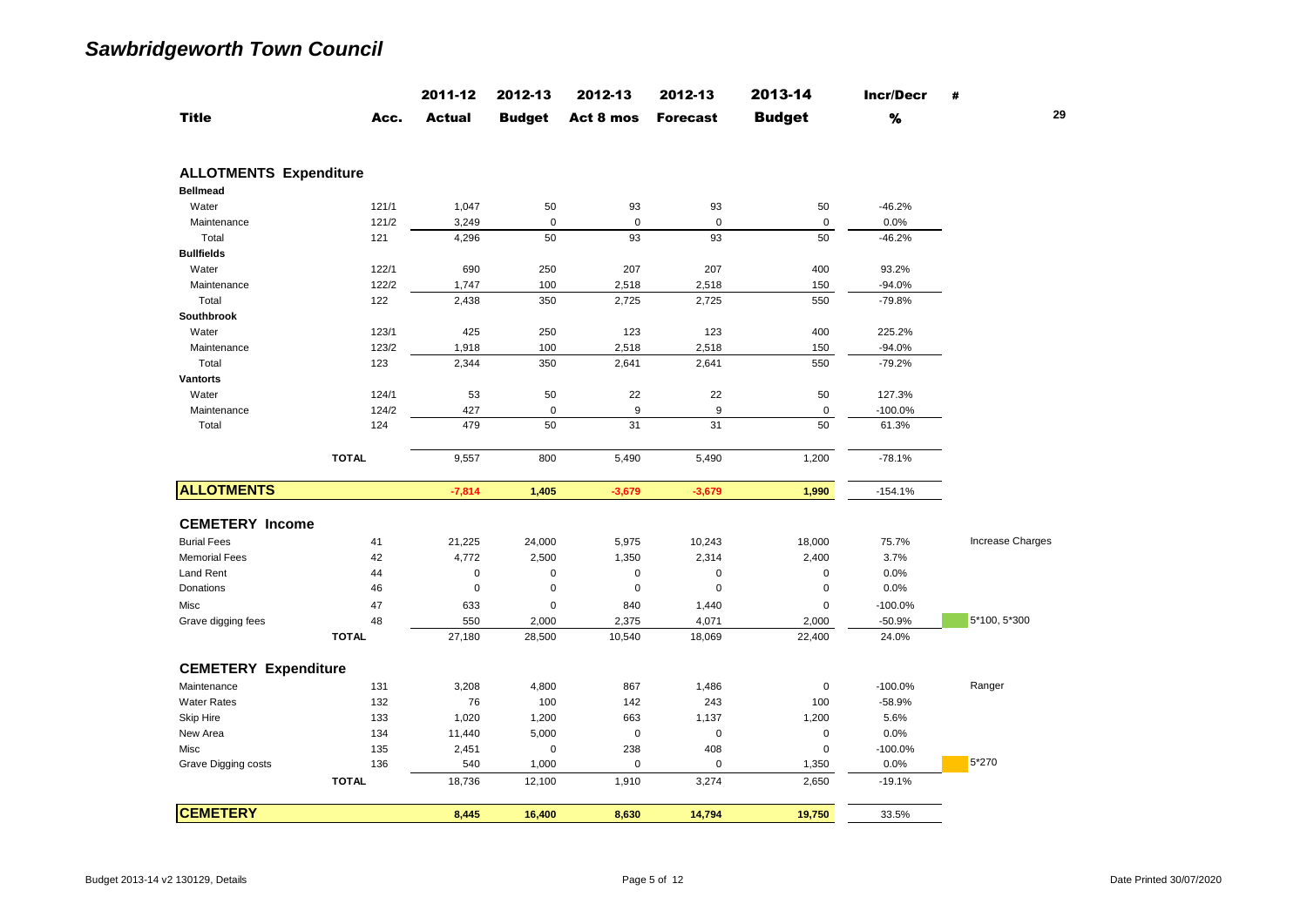|                                    |              | 2011-12       | 2012-13       | 2012-13         | 2012-13         | 2013-14       | <b>Incr/Decr</b> | # |    |
|------------------------------------|--------------|---------------|---------------|-----------------|-----------------|---------------|------------------|---|----|
| <b>Title</b>                       | Acc.         | <b>Actual</b> | <b>Budget</b> | Act 8 mos       | <b>Forecast</b> | <b>Budget</b> | %                |   | 29 |
| <b>RECREATION Income</b>           |              |               |               |                 |                 |               |                  |   |    |
| Grants                             | 61           | $\pmb{0}$     | 1,000         | $\pmb{0}$       | $\pmb{0}$       | 1,000         | 0.0%             |   |    |
| <b>Skate Park</b>                  | 62           | $\pmb{0}$     | $\mathsf 0$   | $\mathsf 0$     | $\mathbf 0$     | $\mathbf 0$   | 0.0%             |   |    |
|                                    | <b>TOTAL</b> | $\mathbf 0$   | 1,000         | $\mathsf 0$     | $\mathbf 0$     | 1,000         | 0.0%             |   |    |
| <b>RECREATION Expenditure</b>      |              |               |               |                 |                 |               |                  |   |    |
| Planters                           | 884          | 854           | 100           | 799             | 799             | 100           | $-87.5%$         |   |    |
| Playschemes                        | 885          | $\pmb{0}$     | 5,000         | 2,498           | 3,000           | 2,500         | $-16.7%$         |   |    |
| Parish Paths                       | 886          | 571           | 1,000         | 164             | 250             | 1,000         | 300.0%           |   |    |
| West Road                          | 887          | 1,485         | 30,000        | 31,645          | 31,645          | $\mathbf 0$   | $-100.0%$        |   |    |
| Skate Park / Vantorts Park         | 888          | $\pmb{0}$     | 40,000        | 40,000          | 40,000          | $\pmb{0}$     | $-100.0%$        |   |    |
| Millennium Trail                   | 889          | 880           | $\mathsf 0$   | 0               | $\pmb{0}$       | $\mathbf 0$   | 0.0%             |   |    |
| Youth Projects                     | 890          | $\pmb{0}$     | 25,000        | $\mathsf 0$     | 25,000          | $\pmb{0}$     | $-100.0%$        |   |    |
|                                    | <b>TOTAL</b> | 3,790         | 101,100       | 75,106          | 100,694         | 3,600         | $-96.4%$         |   |    |
| <b>RECREATION</b>                  |              | $-3,790$      | $-100, 100$   | $-75,106$       | $-100,694$      | $-2,600$      | $-97.4%$         |   |    |
| <b>LOANS Income</b>                |              |               |               |                 |                 |               |                  |   |    |
| <b>SYPRC</b>                       | 51           | $\pmb{0}$     | $\mathbf 0$   | $\pmb{0}$       | $\pmb{0}$       | $\mathbf 0$   | 0.0%             |   |    |
| SYPRC Capital Repayment            | 52           | 333           | $\mathsf 0$   | $\mathbf 0$     | $\pmb{0}$       | $\mathbf 0$   | 0.0%             |   |    |
| <b>SYPRC Interest Received</b>     | 53           | 20            | 0             | $\mathbf 0$     | $\mathbf 0$     | $\pmb{0}$     | 0.0%             |   |    |
| Hailey Day Centre                  | 54           | $\pmb{0}$     | 0             | $\mathbf 0$     | $\pmb{0}$       | $\mathsf 0$   | 0.0%             |   |    |
|                                    | <b>TOTAL</b> | 353           | $\mathsf 0$   | $\mathsf 0$     | $\pmb{0}$       | $\mathsf 0$   | 0.0%             |   |    |
| <b>LOANS Expenditure</b>           |              |               |               |                 |                 |               |                  |   |    |
| <b>SYPRC</b>                       | 141          | $-85$         | $\pmb{0}$     | $\pmb{0}$       | $\pmb{0}$       | $\pmb{0}$     | 0.0%             |   |    |
| SYPRC Loan                         | 142          | $\pmb{0}$     | $\mathsf 0$   | $\mathbf 0$     | $\pmb{0}$       | $\pmb{0}$     | 0.0%             |   |    |
| Hailey Day Centre                  | 143          | $\mathbf 0$   | 0             | $\mathsf 0$     | $\mathbf 0$     | $\mathsf 0$   | 0.0%             |   |    |
|                                    | <b>TOTAL</b> | $-85$         | $\mathsf 0$   | $\underline{0}$ | $\mathsf 0$     | $\mathsf 0$   | $\mathsf 0$      |   |    |
| <b>LOANS</b>                       |              | 438           | $\mathbf{0}$  | $\mathbf{0}$    | $\mathbf{0}$    | $\mathbf{0}$  | 0.0%             |   |    |
|                                    |              |               |               |                 |                 |               |                  |   |    |
| <b>MISCELLANEOUS Income</b>        |              |               |               |                 |                 |               |                  |   |    |
| General                            | 71           | $\pmb{0}$     | $\pmb{0}$     | $\pmb{0}$       | $\pmb{0}$       | $\pmb{0}$     | 0.0%             |   |    |
| <b>Hanging Baskets</b>             | 72           | $\pmb{0}$     | $\pmb{0}$     | $\mathbf 0$     | $\mathbf 0$     | $\mathbf 0$   | 0.0%             |   |    |
| Christmas Lights                   | 73           | $\mathbf 0$   | $\pmb{0}$     | $\mathbf 0$     | $\mathbf 0$     | $\mathbf 0$   | 0.0%             |   |    |
| Mayor's Charity                    | 74           | 9,110         | 3,000         | 5,711           | 7,500           | 2,500         | $-66.7%$         |   |    |
| <b>Cricket Club Loan Repayment</b> | 75           |               |               |                 |                 |               |                  |   |    |
| <b>Cricket Club Interest Recvd</b> | 76           |               |               |                 |                 |               |                  |   |    |
|                                    | <b>TOTAL</b> | 9,110         | 3,000         | 5,711           | 7,500           | 2,500         | $-66.7%$         |   |    |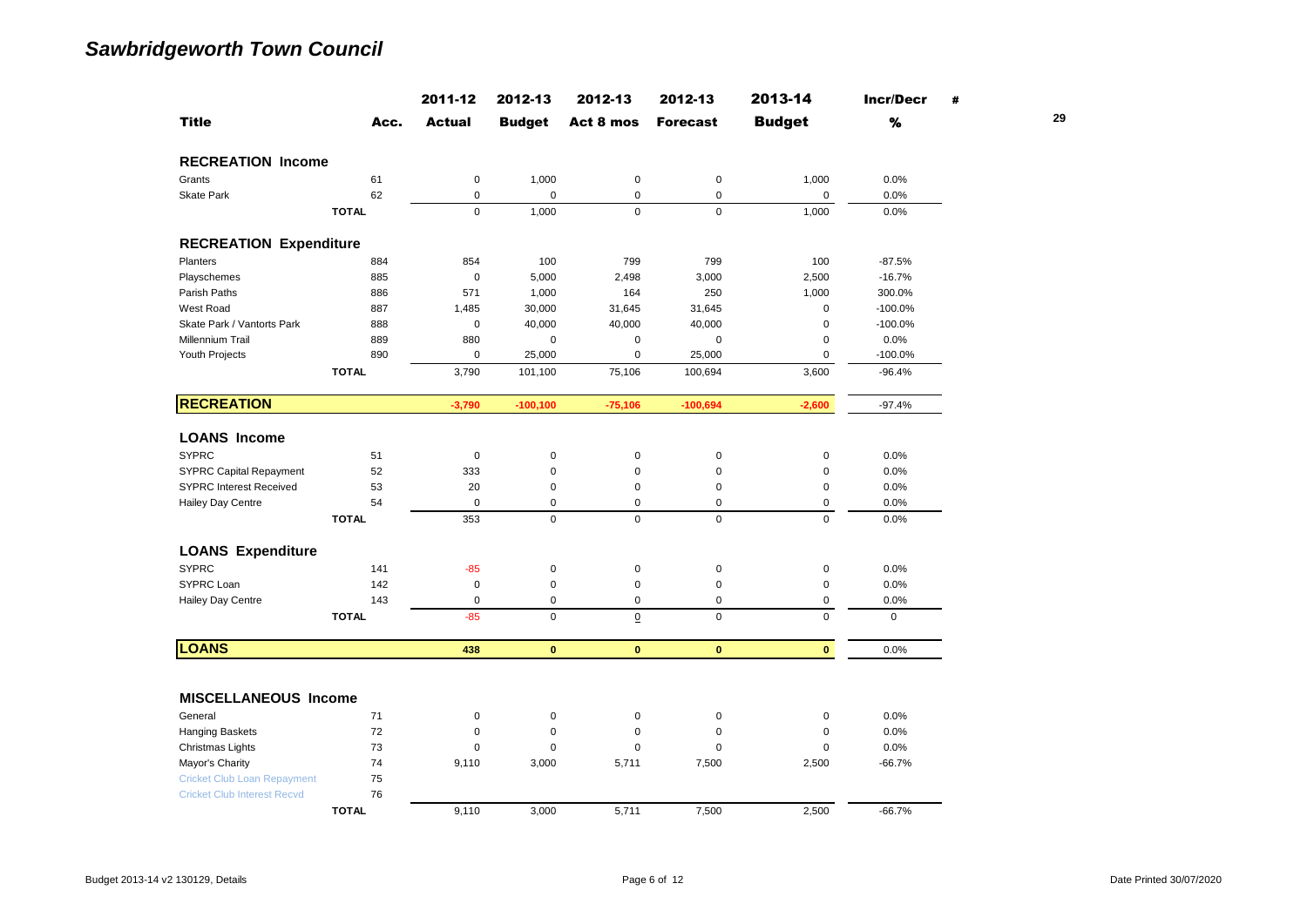|                                  |                  | 2011-12       | 2012-13       | 2012-13     | 2012-13         | 2013-14       | <b>Incr/Decr</b> | # |    |
|----------------------------------|------------------|---------------|---------------|-------------|-----------------|---------------|------------------|---|----|
| <b>Title</b>                     | Acc.             | <b>Actual</b> | <b>Budget</b> | Act 8 mos   | <b>Forecast</b> | <b>Budget</b> | $\%$             |   | 29 |
| <b>MISCELLANEOUS Expenditure</b> |                  |               |               |             |                 |               |                  |   |    |
| Depot                            | 151              | $\mathbf 0$   | 1,200         | $\pmb{0}$   | $\mathbf 0$     | $\mathbf 0$   | 0.0%             |   |    |
| <b>Hanging Baskets</b>           | 152              | 2,055         | 500           | 379         | 379             | 500           | 31.9%            |   |    |
| Christmas Lights                 | 153              | 17,871        | 8,000         | 313         | 8,000           | 10,000        | 25.0%            |   |    |
| Mayor's Charity                  | 154              | 6,451         | 3,000         | 8,149       | 7,500           | 2,500         | $-66.7%$         |   |    |
| Town Twinning                    | 155              | $\mathbf 0$   | 2,000         | 2,000       | 2,000           | 2,000         | 0.0%             |   |    |
| Hailey Day Centre                | 156              | 2,000         | 2,000         | 1,100       | 2,000           | 2,000         | 0.0%             |   |    |
| <b>SYPRC</b>                     | 157              | 2,000         | 2,000         | $\mathbf 0$ | 2,000           | 2,000         | 0.0%             |   |    |
| CCTV                             | 158              | $\mathbf 0$   | 24,500        | 4,268       | 4,268           | 5,000         | 17.2%            |   |    |
| Town Ranger                      | 159              | 4,572         | 2,000         | 502         | 502             | 25,000        | 4880.1%          |   |    |
| Ranger's Tools                   | 160              | 629           | 250           | 3,464       | 4,000           | 1,000         | $-75.0%$         |   |    |
|                                  | <b>Sub Total</b> | 35,579        | 45,450        | 20,175      | 30,649          | 50,000        | 63.1%            |   |    |
| <b>Vehicles</b>                  |                  |               |               |             |                 |               |                  |   |    |
| Transit AV06 Lease/Purchase      | $161/1+4$        | 2,008         | 500           | 335         | 4,000           | $\mathsf 0$   | $-100.0%$        |   |    |
| Transit AV06 Insurance           | 161/2            | 673           | 250           | 402         | 102             | 250           | 145.1%           |   |    |
| Transit AV06 Running Costs       | 161/3            | 965           | 250           | 799         | 1,000           | 600           | $-40.0%$         |   |    |
|                                  | Sub Total 161    | 3,645         | 1,000         | 1,536       | 5,102           | 850           | $-83.3%$         |   |    |
| Land Rover Purchase              | 162/1            | $\pmb{0}$     | $\mathsf 0$   | $\pmb{0}$   | $\pmb{0}$       | $\mathsf 0$   | 0.0%             |   |    |
| <b>Land Rover Insurance</b>      | 162/2            | $\mathsf 0$   | 300           | 402         | 102             | 350           | 243.1%           |   |    |
| Land Rover Running Costs         | 162/3            | $\mathsf 0$   | 500           | 976         | 1,200           | 600           | $-50.0%$         |   |    |
|                                  | Sub Total 162    | $\Omega$      | 800           | 1,378       | 1,302           | 950           | $-27.0%$         |   |    |
|                                  | <b>TOTAL</b>     | 39,224        | 47,250        | 23,089      | 37,053          | 51,800        | 39.8%            |   |    |
| <b>MISCELLANEOUS</b>             |                  | $-30,114$     | $-44,250$     | $-17,378$   | $-29,553$       | $-49,300$     | 66.8%            |   |    |
|                                  |                  |               |               |             |                 |               |                  |   |    |
| <b>FJ09 Income</b>               |                  |               |               |             |                 |               |                  |   |    |
| Grants                           | 20               | 29,967        | 24,050        | 34,385      | 30,050          | 29,050        | $-3.3%$          |   |    |
| Fares                            | 21               | 287           | 500           | 194         | 500             | 500           | 0.0%             |   |    |
| <b>Fuel Rebate</b>               | 22               | $\mathbf 0$   | 2,500         | 1,023       | 2,500           | 2,500         | 0.0%             |   |    |
| <b>Concessionary Fares</b>       | 23               | $\mathbf 0$   | $\mathsf 0$   | $\mathsf 0$ | $\pmb{0}$       | 0             | 0.0%             |   |    |
| Sponsorship                      | 24               | 0             | 13,500        | 1,833       | 2,000           | 4,500         | 125.0%           |   |    |
|                                  |                  | 30,254        | 40,550        | 37,435      | 35,050          | 36,550        | 4.3%             |   |    |
| <b>FJ09 Expenditure</b>          |                  |               |               |             |                 |               |                  |   |    |
| Vehicle Hire                     | 201              | 13,533        | 6,000         | 1,398       | 6,000           | 0             | $-100.0%$        |   |    |
| Other - Maintenance              | 202              | 1,614         | 2,500         | 1,191       | 2,500           | 1,000         | $-60.0%$         |   |    |
| <b>Drivers</b>                   | 203              | 20,398        | 25,000        | 13,378      | 22,000          | 25,100        | 14.1%            |   |    |
| Relief drivers                   | 204              | $\mathsf 0$   | 0             | $\mathsf 0$ | $\pmb{0}$       | 0             | 0.0%             |   |    |
| Fuel                             | 208              | $\mathbf 0$   | 5,000         | 3,022       | 5,000           | 7,500         | 50.0%            |   |    |
|                                  |                  |               |               |             |                 |               |                  |   |    |
| Insurance                        | 209              | $\mathbf 0$   | 3.200         | 2.133       | 2.133           | 2.400         | 12.5%            |   |    |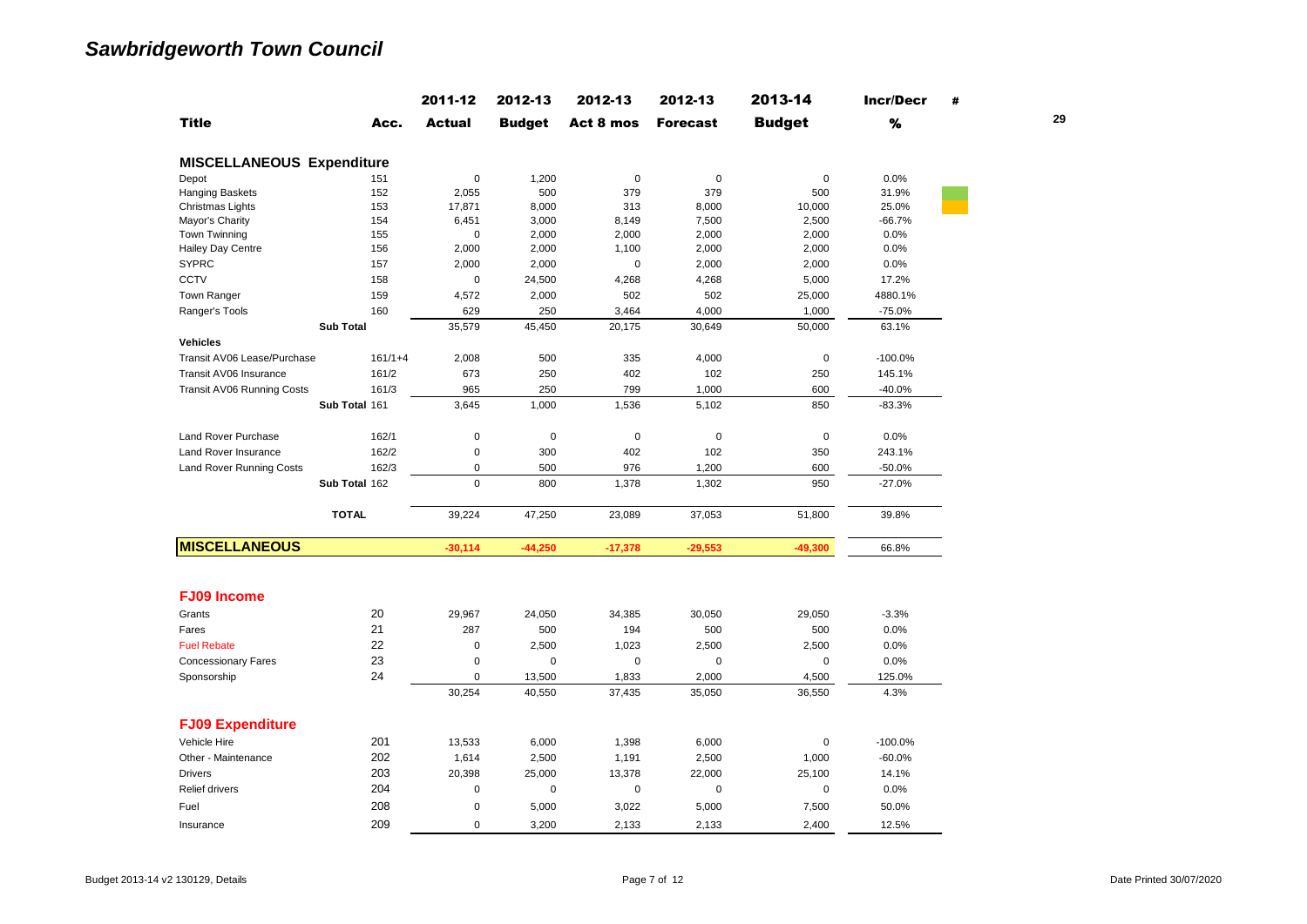|                                 |      | 2011-12       | 2012-13       | 2012-13        | 2012-13         | 2013-14       | <b>Incr/Decr</b> | #  |
|---------------------------------|------|---------------|---------------|----------------|-----------------|---------------|------------------|----|
| <b>Title</b>                    | Acc. | <b>Actual</b> | <b>Budget</b> | Act 8 mos      | <b>Forecast</b> | <b>Budget</b> | %                | 29 |
|                                 |      | 35,546        | 41,700        | 21,122         | 37,633          | 36,000        | $-4.3%$          |    |
| <b>FJ09 Outcome</b>             |      | $-5,292$      | $-1,150$      | 16,313         | $-2,583$        | 550           | $-121.3%$        |    |
| <b>XXNN Income</b>              |      |               |               |                |                 |               |                  |    |
| Grants                          |      | $\mathsf 0$   | $\pmb{0}$     | $\bf{0}$       | $\pmb{0}$       | 30,000        | 0.0%             |    |
| Fares                           |      | $\mathsf 0$   | $\mathbf 0$   | $\mathbf 0$    | $\mathbf 0$     | 2,000         | 0.0%             |    |
| <b>Fuel Rebate</b>              |      | $\mathsf 0$   | 0             | 0              | $\mathbf 0$     | $\mathbf 0$   | 0.0%             |    |
| <b>Concessionary Fares</b>      |      | 0             | 0             | 0              | $\mathbf 0$     | $\pmb{0}$     | 0.0%             |    |
| Sponsorship                     |      | $\mathsf 0$   | $\pmb{0}$     | $\mathbf 0$    | $\mathbf 0$     | $\mathbf 0$   | 0.0%             |    |
|                                 |      | $\mathsf 0$   | $\mathsf 0$   | $\mathbf 0$    | $\pmb{0}$       | 32,000        | 0.0%             |    |
| <b>XXNN Expenditure</b>         |      |               |               |                |                 |               |                  |    |
| Vehicle Hire                    |      | $\mathsf 0$   | $\pmb{0}$     | $\pmb{0}$      | $\pmb{0}$       | 10,000        | 0.0%             |    |
| Other - Miantenance             |      | $\pmb{0}$     | $\mathbf 0$   | $\overline{0}$ | $\mathbf 0$     | 2,210         | 0.0%             |    |
| <b>Drivers</b>                  |      | $\mathbf 0$   | $\pmb{0}$     | $\mathbf 0$    | $\mathbf 0$     | 11,100        | 0.0%             |    |
| Relief drivers                  |      | $\mathsf 0$   | 0             | 0              | $\mathbf 0$     | $\mathbf 0$   | 0.0%             |    |
| Fuel                            |      | $\mathsf 0$   | 0             | 0              | $\mathbf 0$     | 3,000         | 0.0%             |    |
| Insurance                       |      | $\mathsf 0$   | $\pmb{0}$     | $\mathbf 0$    | $\mathbf 0$     | 1,300         | 0.0%             |    |
|                                 |      | $\mathsf 0$   | $\mathbf 0$   | $\mathbf 0$    | $\mathbf 0$     | 27,610        | 0.0%             |    |
| <b>XXNN Outcome</b>             |      | $\mathsf 0$   | $\mathsf 0$   | $\mathsf 0$    | $\mathbf 0$     | 4,390         | 0.0%             |    |
| <b>SAWBOBUSES</b>               |      | $-5,292$      | $-1,150$      | 16,313         | $-2,583$        | 4,940         | -291.3%          |    |
|                                 |      |               |               |                |                 |               |                  |    |
| <b>MINIBUS ET53 Income</b>      |      |               |               |                |                 |               |                  |    |
| Vehicle Hire                    | 25   | 5,306         | 5,000         | 2,213          | 5,000           | 3,600         | $-28.0%$         |    |
| Grants                          | 26   | 9,183         | 0             | $\pmb{0}$      | $\mathbf 0$     | $\pmb{0}$     | 0.0%             |    |
| Other                           | 27   | $\mathsf 0$   | $\pmb{0}$     | $\pmb{0}$      | $\pmb{0}$       | $\pmb{0}$     | 0.0%             |    |
|                                 |      | 14,489        | 5,000         | 2,213          | 5,000           | 3,600         | $-28.0%$         |    |
|                                 |      |               |               |                |                 |               |                  |    |
| <b>MINIBUS ET53 Expenditure</b> |      |               |               |                |                 |               |                  |    |
| Insurance/Tax                   | 205  | 1,704         | 1,500         | 1,981          | 1,350           | 1,300         | $-3.7%$          |    |
| Maintenance                     | 206  | 1,968         | 1,000         | 1,540          | 2,000           | 1,200         | $-40.0%$         |    |
| Running Costs (Fuel)            | 207  | 907           | 1,200         | 632            | 1,000           | 600           | $-40.0%$         |    |
|                                 |      | 4,579         | 3,700         | 4,153          | 4,350           | 3,100         | $-28.7%$         |    |
| <b>MINIBUS ET53 Outcome</b>     |      | 9,910         | 1,300         | $-1,940$       | 650             | 500           | $-23.1%$         |    |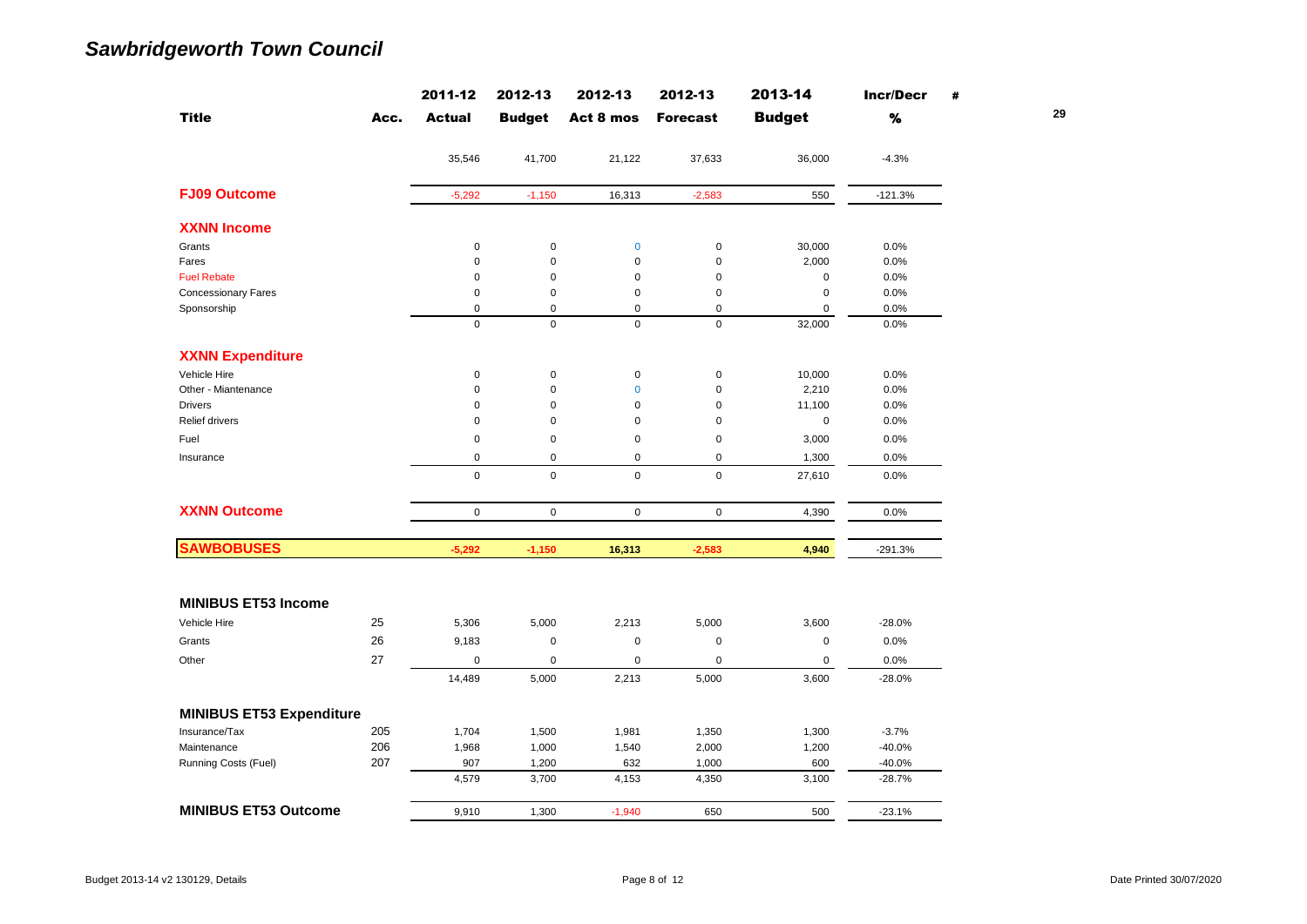|                                                                                                 |                | 2011-12                              | 2012-13                                    | 2012-13                                    | 2012-13                                    | 2013-14                            | <b>Incr/Decr</b>                 | #                 |
|-------------------------------------------------------------------------------------------------|----------------|--------------------------------------|--------------------------------------------|--------------------------------------------|--------------------------------------------|------------------------------------|----------------------------------|-------------------|
| <b>Title</b>                                                                                    | Acc.           | <b>Actual</b>                        | <b>Budget</b>                              | Act 8 mos                                  | <b>Forecast</b>                            | <b>Budget</b>                      | %                                | 29                |
| <b>JUMBOBUS AE53 Income</b>                                                                     |                |                                      |                                            |                                            |                                            |                                    |                                  |                   |
| Vehicle Hire                                                                                    | 25             | 0                                    | $\mathsf 0$                                | 146                                        | 250                                        | 3,600                              | 1340.0%                          |                   |
| Grants                                                                                          | 26             | 0                                    | $\mathsf 0$                                | 8,000                                      | 8,000                                      | $\pmb{0}$                          | $-100.0%$                        |                   |
| Other                                                                                           | 27             | 0                                    | $\mathsf 0$                                | $\mathbf 0$                                | $\pmb{0}$                                  | $\pmb{0}$                          | 0.0%                             |                   |
|                                                                                                 |                | 0                                    | $\mathsf 0$                                | 8,146                                      | 8,250                                      | 3,600                              | $-56.4%$                         |                   |
| <b>JUMBOBUS AE53 Expenditure</b>                                                                |                |                                      |                                            |                                            |                                            |                                    |                                  |                   |
| Insurance/Tax                                                                                   | 205            | 0                                    | $\pmb{0}$                                  | 1,517                                      | 1,517                                      | 1,300                              | $-14.3%$                         |                   |
| Maintenance (+ 2012 Purchase)                                                                   | 206            | 0                                    | $\mathsf 0$                                | 8,000                                      | 8,500                                      | 1,200                              | $-85.9%$                         |                   |
| Running Costs (Fuel)                                                                            | 207            | 0                                    | $\mathbf 0$                                | 1,683                                      | 2,000                                      | 600                                | $-70.0%$                         |                   |
|                                                                                                 |                | $\mathbf 0$                          | $\mathbf 0$                                | 11,200                                     | 12,017                                     | 3,100                              | $-74.2%$                         |                   |
| <b>JUMBOBUS AE53 Outcome</b>                                                                    |                | $\mathsf 0$                          | $\mathbf 0$                                | $-3,054$                                   | $-3,767$                                   | 500                                | $-113.3%$                        |                   |
| <b>COMMUNITY BUSES</b>                                                                          |                | 9,910                                | 1,300                                      | $-4,994$                                   | $-3,117$                                   | 1,000                              | $-132.1%$                        |                   |
| <b>FARMERS MARKET Income</b><br>Deposits<br><b>Stall Holders Fees</b><br>Other (Hire of Stalls) | 80<br>81<br>82 | 901<br>3,036<br>$\mathbf 0$<br>3,937 | $\pmb{0}$<br>5,100<br>$\mathbf 0$<br>5,100 | $\pmb{0}$<br>1,536<br>$\mathbf 0$<br>1,536 | $\pmb{0}$<br>2,633<br>$\mathbf 0$<br>2,633 | $\pmb{0}$<br>7,200<br>500<br>7,700 | 0.0%<br>173.4%<br>0.0%<br>192.4% |                   |
| <b>FARMERS MARKET Expenditure</b>                                                               |                |                                      |                                            |                                            |                                            |                                    |                                  |                   |
| Deposit Returns                                                                                 | 301            | 94                                   | $\pmb{0}$                                  | 62                                         | 62                                         | $\pmb{0}$                          | $-100.0%$                        |                   |
| Rent/Purchase of Stalls                                                                         | 302            | $\pmb{0}$                            | 3,000                                      | 9,077                                      | 9,077                                      | $\pmb{0}$                          | $-100.0%$                        |                   |
| Publicity                                                                                       | 303            | 990                                  | 1,000                                      | 595                                        | 1,000                                      | 2,400                              | 140.0%                           |                   |
| Market Labout & Supervision                                                                     | 304            | $\mathsf 0$                          | $\mathbf 0$                                | $\mathbf 0$                                | $\mathbf 0$                                | 3,600                              | 0.0%                             |                   |
| Other                                                                                           | 305            | 711                                  | 250                                        | $\mathbf 0$                                | $\mathbf 0$                                | 0                                  | 0.0%                             | Storage Container |
|                                                                                                 |                | 1,795                                | 4,250                                      | 9,734                                      | 10,139                                     | 6,000                              | $-40.8%$                         |                   |
| <b>FARMERS MARKET</b>                                                                           |                | 2,142                                | 850                                        | $-8,198$                                   | $-7,506$                                   | 1,700                              | $-122.6%$                        |                   |
|                                                                                                 |                |                                      |                                            |                                            |                                            |                                    |                                  |                   |
| <b>TOTAL INCOME</b>                                                                             |                | 1,305,005                            | 285,838                                    | 265,709                                    | 277,791                                    | 330,155                            | 18.9%                            |                   |
| <b>TOTAL EXPENDITURE</b>                                                                        |                | 263,150                              | 1,258,031                                  | 730,187                                    | 1,240,301                                  | 330,126                            | $-73.4%$                         |                   |
| <b>NET BALANCE</b>                                                                              |                | 1,041,854                            | $-972,193$                                 | $-464, 478$                                | $-962,510$                                 | 29                                 |                                  |                   |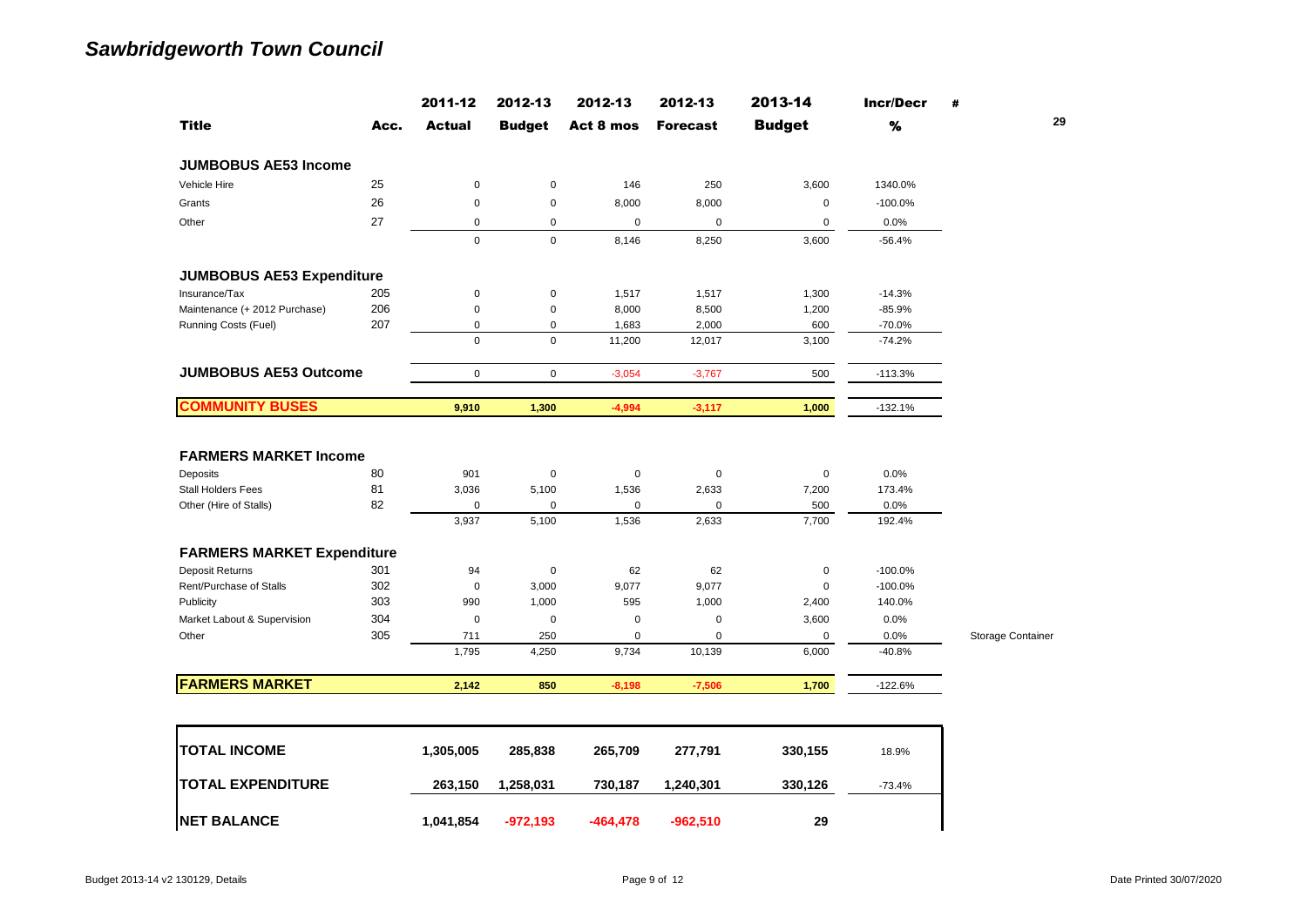|                             | 2011-12               | 2012-13       | 2012-13   | 2012-13         | 2013-14       | <b>Incr/Decr</b> | # |    |
|-----------------------------|-----------------------|---------------|-----------|-----------------|---------------|------------------|---|----|
| <b>Title</b>                | <b>Actual</b><br>Acc. | <b>Budget</b> | Act 8 mos | <b>Forecast</b> | <b>Budget</b> | %                |   | 29 |
|                             |                       |               |           |                 |               |                  |   |    |
| <b>To Capital Reserve</b>   | $-950,000$            | 0             |           |                 | 0             |                  |   |    |
| To Specific Reserve         | $-6,000$              |               |           |                 | 0             |                  |   |    |
| <b>To General Reserve</b>   | $-85,854$             | 0             |           | $-20,000$       | $-29$         |                  |   |    |
| <b>From Capital Reserve</b> | 0                     | 950,000       |           | 930,000         | 0             |                  |   |    |
| From Specific Reserve       |                       | 6,000         |           | 6,000           | 0             |                  |   |    |
| <b>From General Reserve</b> | 0                     | 16,193        |           | 46,510          | 0             |                  |   |    |
| <b>Reserve Movement</b>     | $-1,041,854$          | 972,193       |           | 962,510         | $-29$         |                  |   |    |
| <b>TOTAL NET BALANCE</b>    | ŋ                     |               |           |                 | Ω             |                  |   |    |

| <b>STATEMENT OF RESERVES</b> |             |           |           |          |
|------------------------------|-------------|-----------|-----------|----------|
|                              |             |           |           |          |
| <b>OPENING RESERVES</b>      |             |           |           |          |
| <b>Capital Reserve:</b>      |             |           |           |          |
| Civic Centre                 | $\Omega$    | 600.000   | 680.000   | $\Omega$ |
| <b>Memorial Hall</b>         | $\Omega$    | 150,000   | 150,000   | 0        |
| Conveniences                 | $\Omega$    | 80.000    | $\Omega$  | $\Omega$ |
| <b>Allotment Security</b>    | $\Omega$    | 25,000    | 25,000    | 20,000   |
| <b>Vantorts Park</b>         | 0           | 40,000    | 40,000    | 0        |
| West Road Park               | $\Omega$    | 30.000    | 30,000    | $\Omega$ |
| Youth Projects               | 0           | 25,000    | 25,000    | 0        |
| <b>Total Capital Reserve</b> | $\mathbf 0$ | 950,000   | 950,000   | 20,000   |
| <b>Specific Reserve:</b>     |             |           |           |          |
| Sawbobus Reserve             | $\Omega$    | 2,000     | 2,000     | 0        |
| <b>Community Bus Reserve</b> | $\Omega$    | 1,500     | 1,500     | 0        |
| <b>Elections Reserve</b>     | $\Omega$    | 500       | 500       | 0        |
| <b>Grants Reserve</b>        | 0           | $\Omega$  | $\Omega$  | 0        |
| <b>CCTV Reserve</b>          | 0           | 2,000     | 2,000     | 0        |
|                              | $\mathbf 0$ | 6,000     | 6,000     | 0        |
| <b>General Reserve:</b>      | 78,992      | 78,992    | 78,992    | 62,799   |
| <b>OPENING RESERVES</b>      | 78,992      | 1,034,992 | 1,034,992 | 82,799   |

**TRANSFERS TO:**

**Capital Reserve:**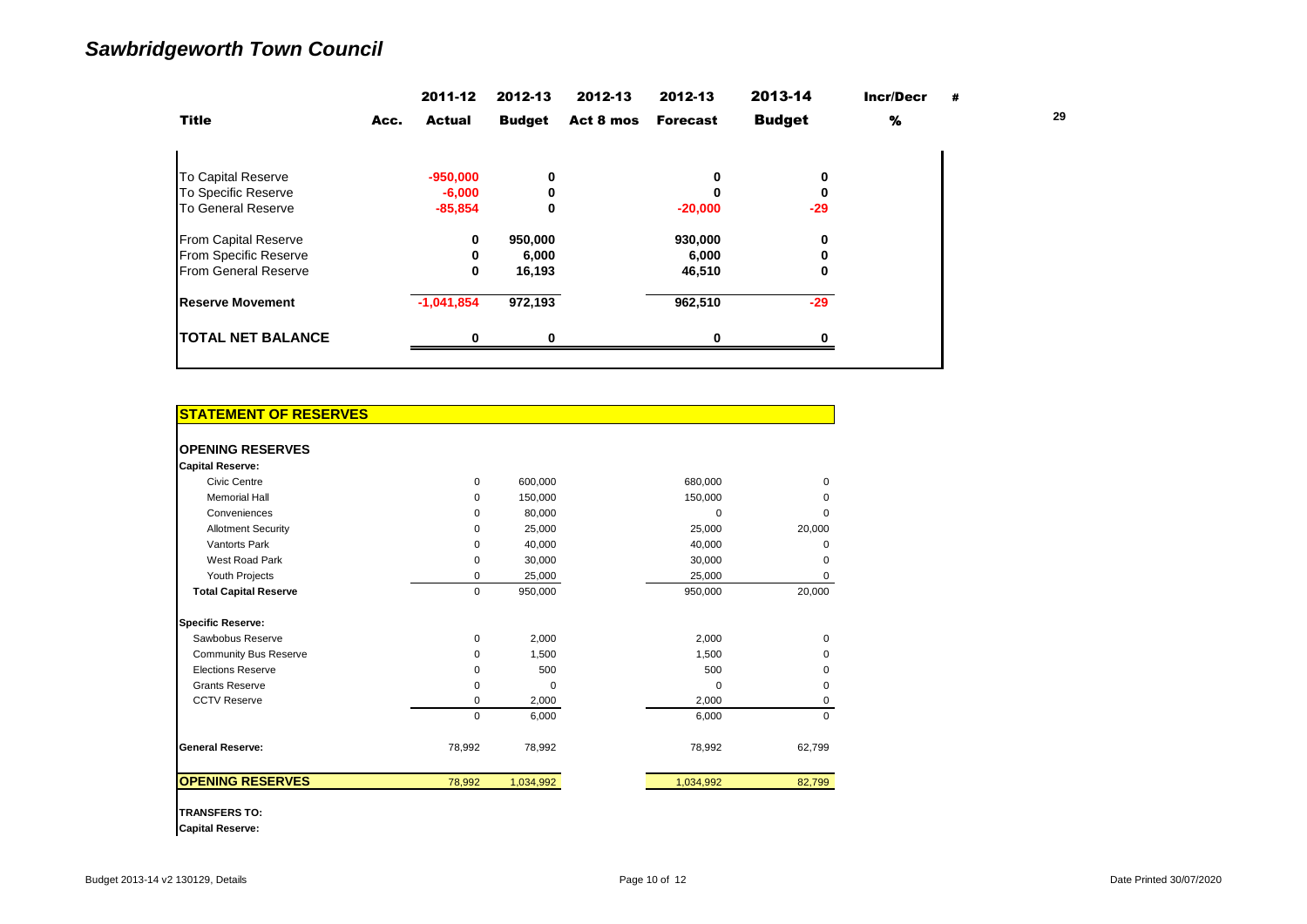|                                    |      | 2011-12             | 2012-13             | 2012-13   | 2012-13         | 2013-14             | <b>Incr/Decr</b> | # |    |
|------------------------------------|------|---------------------|---------------------|-----------|-----------------|---------------------|------------------|---|----|
| <b>Title</b>                       | Acc. | <b>Actual</b>       | <b>Budget</b>       | Act 8 mos | <b>Forecast</b> | <b>Budget</b>       | $\%$             |   | 29 |
| Civic Centre                       |      | 600,000             | $\mathbf 0$         |           | $\mathbf 0$     | $\mathsf{O}\xspace$ |                  |   |    |
| <b>Memorial Hall</b>               |      | 150,000             | $\mathsf 0$         |           | $\mathsf 0$     | $\mathsf 0$         |                  |   |    |
| Conveniences                       |      | 80,000              | $\mathbf 0$         |           | $\mathbf 0$     | $\mathbf 0$         |                  |   |    |
| <b>Allotment Security</b>          |      | 25,000              | $\mathbf 0$         |           | $\mathbf 0$     | $\mathbf 0$         |                  |   |    |
| Vantorts Park                      |      | 40,000              | $\mathsf 0$         |           | $\mathbf 0$     | $\mathsf 0$         |                  |   |    |
| West Road Park                     |      | 30,000              | $\mathsf 0$         |           | $\mathbf 0$     | $\mathsf 0$         |                  |   |    |
| Youth Projects                     |      | 25,000              | $\mathsf 0$         |           | $\mathbf 0$     | $\mathbf 0$         |                  |   |    |
| <b>Total to Capital Reserve</b>    |      | 950,000             | $\mathbf 0$         |           | $\mathbf 0$     | $\mathbf 0$         |                  |   |    |
| <b>Specific Reserve:</b>           |      |                     |                     |           |                 |                     |                  |   |    |
| Sawbobus Reserve                   |      | 2,000               | $\mathsf 0$         |           | $\mathsf 0$     | $\mathsf 0$         |                  |   |    |
| <b>Community Bus Reserve</b>       |      | 1,500               | $\mathbf 0$         |           | $\mathbf 0$     | $\mathbf 0$         |                  |   |    |
| <b>Elections Reserve</b>           |      | 500                 | $\mathbf 0$         |           | $\mathbf 0$     | $\mathbf 0$         |                  |   |    |
| <b>Grants Reserve</b>              |      | $\mathsf 0$         | $\mathsf 0$         |           | $\mathbf 0$     | $\mathsf 0$         |                  |   |    |
| <b>CCTV Reserve</b>                |      | 2,000               | $\mathsf 0$         |           | $\pmb{0}$       | $\mathbf 0$         |                  |   |    |
| <b>Total to Specific Reserve</b>   |      | 6,000               | $\mathbf 0$         |           | $\mathbf 0$     | $\mathbf 0$         |                  |   |    |
| <b>Total to General Reserve:</b>   |      | 85,854              | $\mathsf{O}\xspace$ |           | 20,000          | 29                  |                  |   |    |
|                                    |      | 1,047,854           | $\Omega$            |           | 20,000          | 29                  |                  |   |    |
| <b>TRANSFERS FROM:</b>             |      |                     |                     |           |                 |                     |                  |   |    |
| <b>Capital Reserve:</b>            |      |                     |                     |           |                 |                     |                  |   |    |
| Civic Centre                       |      | $\pmb{0}$           | 600,000             |           | 680,000         | $\mathsf 0$         |                  |   |    |
| <b>Memorial Hall</b>               |      | $\pmb{0}$           | 150,000             |           | 150,000         | $\mathsf 0$         |                  |   |    |
| Conveniences                       |      | 0                   | 80,000              |           | $\pmb{0}$       | $\mathsf 0$         |                  |   |    |
| <b>Allotment Security</b>          |      | 0                   | 25,000              |           | 5,000           | $\mathsf 0$         |                  |   |    |
| Vantorts Park                      |      | 0                   | 40,000              |           | 40,000          | $\pmb{0}$           |                  |   |    |
| West Road Park                     |      | $\mathsf{O}\xspace$ | 30,000              |           | 30,000          | $\mathsf 0$         |                  |   |    |
| Youth Projects                     |      | $\pmb{0}$           | 25,000              |           | 25,000          | $\mathsf{O}\xspace$ |                  |   |    |
| <b>Total from Capital Reserve</b>  |      | $\pmb{0}$           | 950,000             |           | 930,000         | $\mathbf 0$         |                  |   |    |
| <b>Specific Reserve:</b>           |      |                     |                     |           |                 |                     |                  |   |    |
| Sawbobus Reserve                   |      | $\mathsf{O}\xspace$ | 2,000               |           | 2,000           | $\mathsf 0$         |                  |   |    |
| <b>Community Bus Reserve</b>       |      | 0                   | 1,500               |           | 1,500           | $\mathsf 0$         |                  |   |    |
| <b>Elections Reserve</b>           |      | 0                   | 500                 |           | 500             | $\mathsf 0$         |                  |   |    |
| <b>Grants Reserve</b>              |      | 0                   | $\pmb{0}$           |           | $\mathbf 0$     | $\mathsf 0$         |                  |   |    |
| <b>CCTV Reserve</b>                |      | 0                   | 2,000               |           | 2,000           | 0                   |                  |   |    |
| <b>Total from Specific Reserve</b> |      | $\mathsf 0$         | 6,000               |           | 6,000           | $\mathbf 0$         |                  |   |    |
| <b>Total from General Reserve:</b> |      | 0                   | 16,193              |           | 46,510          | 0                   |                  |   |    |
|                                    |      | $\mathbf 0$         | 978,193             |           | 988,510         | $\mathbf 0$         |                  |   |    |
| <b>Capital Reserve:</b>            |      |                     |                     |           |                 |                     |                  |   |    |
| <b>Civic Centre</b>                |      | 0                   | $\mathsf 0$         |           | $\mathsf 0$     | $\mathsf{O}\xspace$ |                  |   |    |